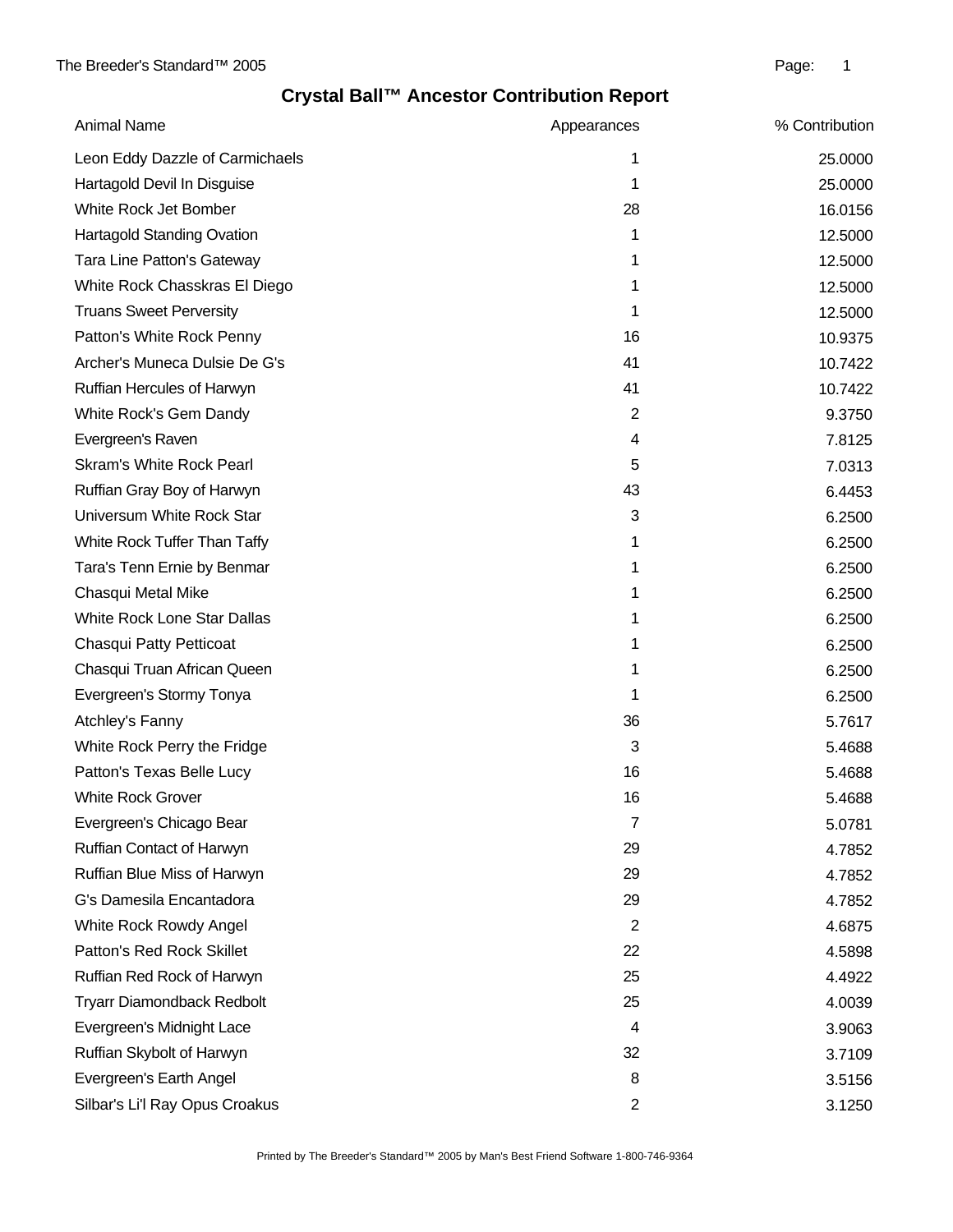| <b>Animal Name</b>                 | Appearances    | % Contribution |
|------------------------------------|----------------|----------------|
| Skram's White Rock Chasqui         | $\overline{2}$ | 3.1250         |
| Rowdytown's Hardrock Cafe          | $\overline{2}$ | 3.1250         |
| Evergreen's Halley's Comet         | $\overline{2}$ | 3.1250         |
| Ma-N-Paws Ziggy Garrett            | 1              | 3.1250         |
| Benmar's Tooty Fruity Legend       | 1              | 3.1250         |
| White Rock Chaskras Buffalo        | 1              | 3.1250         |
| White Rock Mist O'Joe's Creek      | 1              | 3.1250         |
| Skram's Chasqui Black Sheila       | 1              | 3.1250         |
| Evergreen's Sky Pilot              | 4              | 3.1250         |
| Chasqui Red Raging Bull            | 1              | 3.1250         |
| White Rock Chasskras Tiger         | 1              | 3.1250         |
| White Rock Chasskras Kiki Dee      | 1              | 3.1250         |
| Evergreen's Joker From Silbar      | 1              | 3.1250         |
| Evergreen's Desert Storm           | 1              | 3.1250         |
| Diamond's Ringmaster               | 8              | 2.9297         |
| Logue's White Rock Ox Bomber       | 4              | 2.7344         |
| Rocky Mt Tosca                     | 7              | 2.5391         |
| Rowdytown's Natalie Coal           | $\overline{2}$ | 2.3438         |
| Herring's Red Skillet              | 3              | 2.3438         |
| Patton's Red Bridget               | 6              | 2.1484         |
| Indian Doc                         | 18             | 2.0508         |
| Ruffian Chango of Harwyn           | 17             | 1.9531         |
| Ruffian Bonnie of Harwyn           | 17             | 1.9531         |
| <b>Blitz</b>                       | 17             | 1.9531         |
| Pascoe's White Rock Cristi         | 17             | 1.9531         |
| King Bear of Lou-Lin               | 17             | 1.9531         |
| <b>Tryarr Diamonds Are Forever</b> | 10             | 1.8555         |
| Ruffian Golden Lady of Harwyn      | 15             | 1.7578         |
| Evergreen's Sundancer              | 8              | 1.7578         |
| Ruffian Janet of Mounthaven        | 14             | 1.6602         |
| Archer's Debonaire of Lylane       | 14             | 1.6602         |
| Ruffian Archer's Dotty             | 14             | 1.6602         |
| Herring's Red Hot Socket           | 1              | 1.5625         |
| White Rock Eight Ball              | 1              | 1.5625         |
| Kinder's Rebellious Gator          | 1              | 1.5625         |
| Rowdytown's Zaca Consionne         | 1              | 1.5625         |
| Skram's White Rock Lipstick        | 1              | 1.5625         |
| Rowdytown's Brilliant              | 2              | 1.5625         |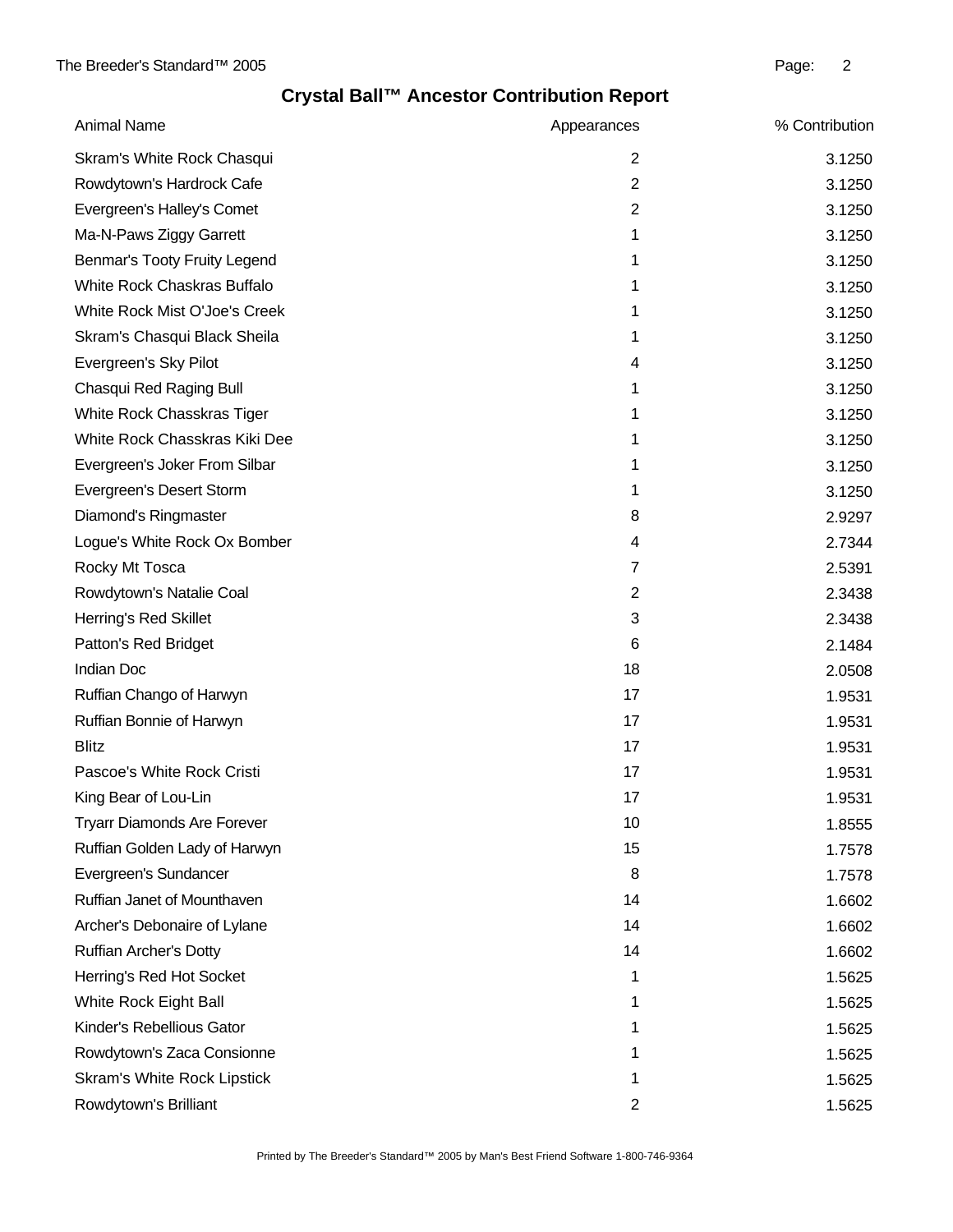| <b>Animal Name</b>                  | Appearances    | % Contribution |
|-------------------------------------|----------------|----------------|
| White Rock's Handsome Devil         | $\overline{2}$ | 1.5625         |
| <b>Tryarr Strawberry Fields</b>     | 15             | 1.5625         |
| White Rock Pixie of Fraja           | $\overline{2}$ | 1.5625         |
| Evergreen's Silbar Brianna          | $\overline{2}$ | 1.5625         |
| <b>Freels Mitzie Blue</b>           | $\overline{2}$ | 1.5625         |
| Patton's Wildfire of Harper         | $\overline{7}$ | 1.4648         |
| Patton's Pagan Piglet Laws          | $\overline{7}$ | 1.4648         |
| Diamond's Paladin                   | 8              | 1.4648         |
| Brown's Tacoma Storm                | 4              | 1.3672         |
| Titan's Rojo Grande                 | 7              | 1.2695         |
| Rocky Mt Ogre's Runaway             | 7              | 1.2695         |
| Herring's Red Ruby                  | $\overline{2}$ | 1.1719         |
| Estrella's Black Bear               | $\overline{2}$ | 1.1719         |
| Wheezer's Shady Lady                | 8              | 0.8789         |
| White Rock Snapshot of Fraja        | $\overline{2}$ | 0.7813         |
| Plazas Harley Dee                   | $\overline{2}$ | 0.7813         |
| Diamond's Winsome Ways              | 1              | 0.7813         |
| Herring's Bewitching Tabitha        | 1              | 0.7813         |
| <b>Tryarr Mystic Calamity</b>       | $\overline{7}$ | 0.7813         |
| <b>Tryarr the Standout</b>          | 7              | 0.7813         |
| Tryarr McCoys Rowdytown Mia         | $\overline{2}$ | 0.7813         |
| Patton's Wizard Pagan Daniel        | 1              | 0.7813         |
| Skram's Chasqui Mountain Lion       | 1              | 0.7813         |
| <b>Skram's Snow Roses</b>           | 1              | 0.7813         |
| Rowdytown's Poise N Arrows          | 1              | 0.7813         |
| <b>Tryarr Blue Diamond</b>          | 6              | 0.7813         |
| Diamond's Princess Leia             | 2              | 0.7813         |
| Herring's Lady Fremont              | 1              | 0.7813         |
| Patton's Red Rocket                 | $\overline{c}$ | 0.7813         |
| Roll's Watchem                      | $\overline{2}$ | 0.7813         |
| White Rock Jet Flash                | 2              | 0.7813         |
| <b>Mount Shires Barn Boss</b>       | 2              | 0.7813         |
| Storklind's Kitty II                | 4              | 0.6836         |
| <b>Tuffstaff Dago Joe The First</b> | 4              | 0.6836         |
| Ruffian Harper of Harwyn            | 6              | 0.6836         |
| Sky King of Harwyn                  | 7              | 0.6836         |
| Topstaff's Tony the Tiger           | 4              | 0.5859         |
| Estrella's Rojita De Fraja          | 2              | 0.5859         |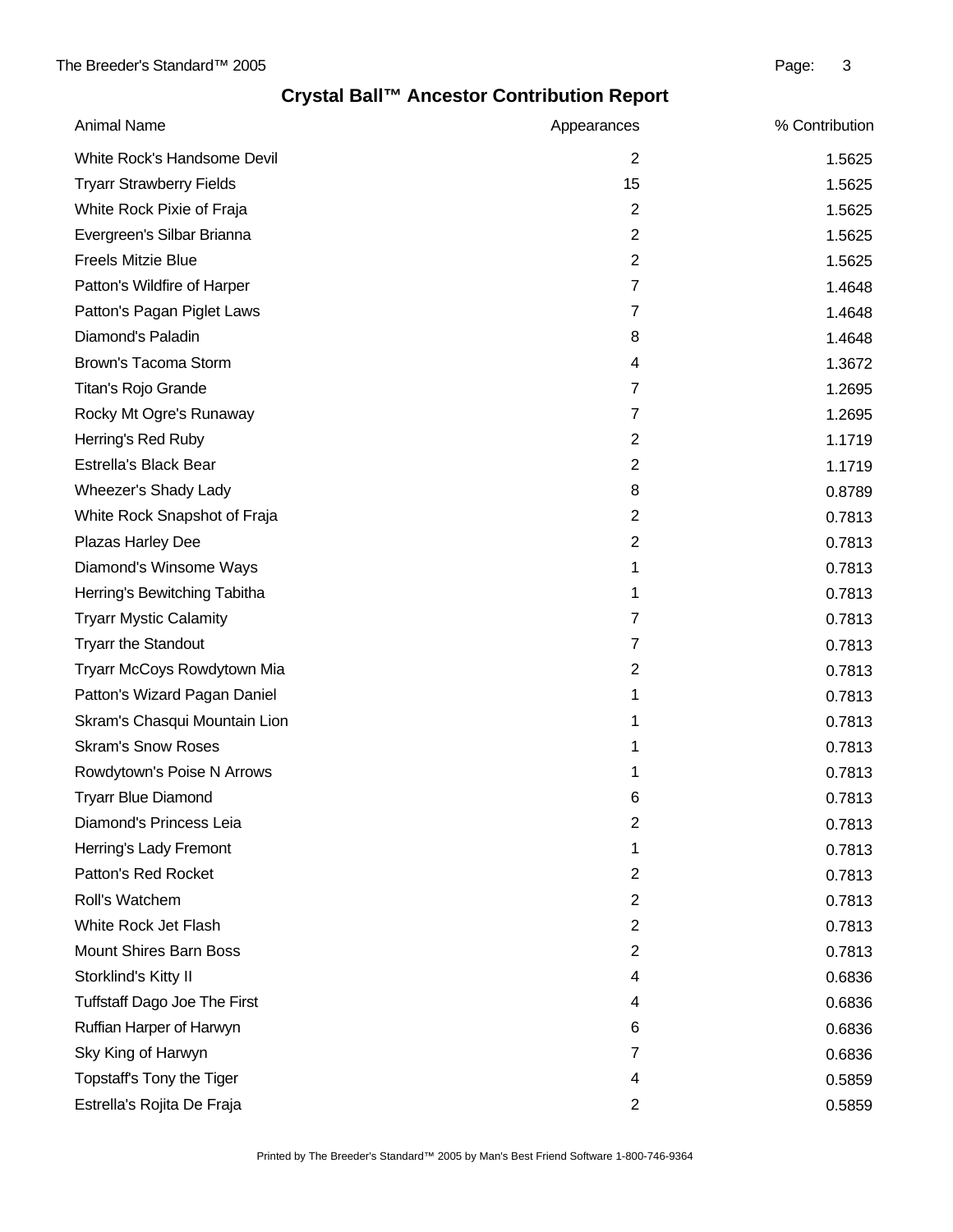| <b>Animal Name</b>                  | Appearances    | % Contribution |
|-------------------------------------|----------------|----------------|
| Ruffian Cheeta of Harwyn            | 6              | 0.5859         |
| <b>Archer's Dixie</b>               | 6              | 0.5859         |
| Ruffian Rudy of Harwyn              | 6              | 0.5859         |
| X-Pert Rowdy Rascal                 | 6              | 0.5859         |
| Rocky Mt Bessie Lou                 | 4              | 0.4883         |
| Willynwood King's Duchess           | 4              | 0.4883         |
| Willynwood Ogre                     | 4              | 0.4883         |
| Ruffian Lady of Harwyn              | $\overline{2}$ | 0.3906         |
| Cox Major Domo                      | $\overline{2}$ | 0.3906         |
| <b>Tex-Rock Ace of Diamonds</b>     | 1              | 0.3906         |
| Diamonds R A Girls Best Friend      | 1              | 0.3906         |
| <b>Tryarr Spilt Milk</b>            | $\overline{2}$ | 0.3906         |
| Johnson Sparkles Plenty             | $\overline{2}$ | 0.3906         |
| Princess of Jeffries House          | 1              | 0.3906         |
| <b>Skillet's Cameo Presentation</b> | 1              | 0.3906         |
| Mount Shire Foxy Farrah             | $\overline{2}$ | 0.3906         |
| Tonkawa Jokers Wild                 | $\overline{2}$ | 0.3906         |
| Mount Shire Butcher Block           | $\overline{2}$ | 0.3906         |
| Sooner's Ranger El Cajohn           | 4              | 0.3906         |
| Terri's White Rock Pepper           | $\overline{2}$ | 0.3906         |
| Bar-None Estrella Bonita            | $\overline{2}$ | 0.2930         |
| Ruffian Terice Ta of Harwyn         | 3              | 0.2930         |
| Herk's Harper                       | 3              | 0.2930         |
| Sugar Foot of Lou-Lin               | 3              | 0.2930         |
| <b>Gallant Ruff</b>                 | 3              | 0.2930         |
| Mounthaven Jet of Lylane            | 3              | 0.2930         |
| Lylane Blue Tango                   | 3              | 0.2930         |
| Knight Crusader                     | 3              | 0.2930         |
| Mounthaven Tex of Harwyn            | 3              | 0.2930         |
| Ruffian Gerty of Harwyn             | 3              | 0.2930         |
| Ruffian Corvette of Harwyn          | 3              | 0.2930         |
| Ruffian Tigress of Harwyn           | 3              | 0.2930         |
| Jollyscamp Blueguard                | 3              | 0.2930         |
| Kerry Major Thor                    | $\overline{2}$ | 0.1953         |
| Ruffian Little Herc of Harwyn       | $\overline{2}$ | 0.1953         |
| <b>Tryarr Iron Butterfly</b>        | $\overline{2}$ | 0.1953         |
| <b>Topstaff's Mandy</b>             | 1              | 0.1953         |
| Devilish Delilah of Terlyn          | $\overline{2}$ | 0.1953         |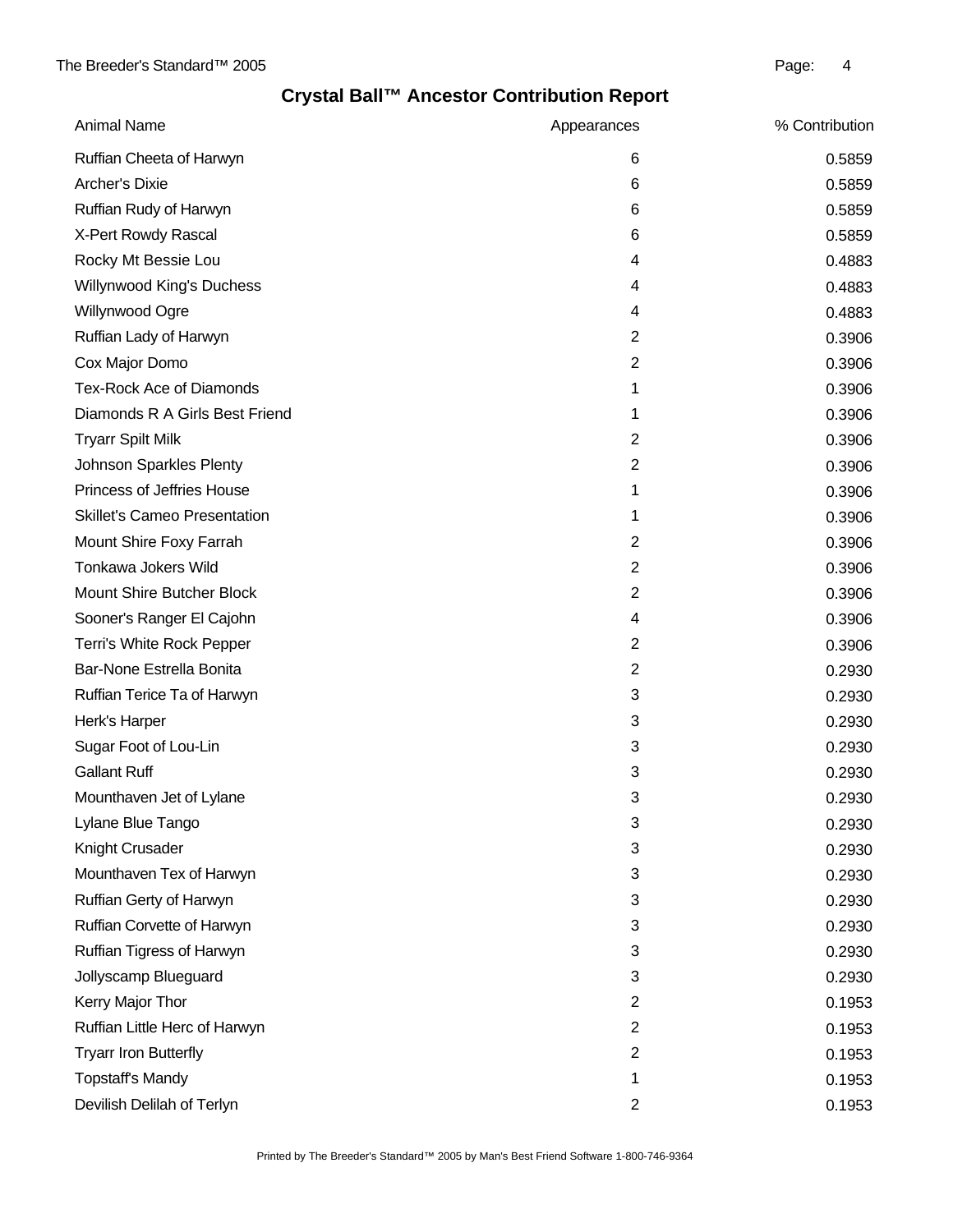| <b>Animal Name</b>                  | Appearances    | % Contribution |
|-------------------------------------|----------------|----------------|
| Ruffian Happy Miss of Harwyn        | $\overline{2}$ | 0.1953         |
| Willynwood Ogre's Angel             | $\overline{2}$ | 0.1953         |
| Debbie's White Rock Flash           | 2              | 0.1953         |
| Melvin's Casanova of Harwyn         | $\overline{2}$ | 0.1953         |
| Taylor's Golden Brynda Jo           | 1              | 0.1953         |
| <b>Tryarr Ruffian Feist</b>         | $\overline{2}$ | 0.1953         |
| Spanky Royal Jester                 | 1              | 0.1953         |
| <b>Storklind's Babes</b>            | 1              | 0.1953         |
| <b>Todner Magnum Force</b>          | 1              | 0.1953         |
| Storklind's Black Bruno             | 1              | 0.1953         |
| <b>Top Staf Gangbuster</b>          | $\overline{2}$ | 0.1953         |
| <b>Tryarr Mountshire Estrena</b>    | $\overline{2}$ | 0.1953         |
| Patton's Red Rock Josephine         | 1              | 0.1953         |
| Colglazier Patches-Pi-Do            | $\overline{2}$ | 0.1953         |
| <b>Mount Shire Ginger</b>           | $\overline{2}$ | 0.1953         |
| <b>Blazed Tigress of Ken-Lee</b>    | $\overline{2}$ | 0.1953         |
| Desert Edge Queenie                 | 1              | 0.1953         |
| Mari-Don's Mister Beau Jangles      | $\overline{2}$ | 0.1953         |
| Juggernaut Copper Mindy             | 1              | 0.0977         |
| <b>Gallant Kimbo</b>                | 1              | 0.0977         |
| Crusader's Helena                   | 1              | 0.0977         |
| Ruffian Texas Queen of Harwyn       | 1              | 0.0977         |
| Willynwood Libby's Lucy             | 1              | 0.0977         |
| <b>Burch's Bandit Tippy</b>         | 1              | 0.0977         |
| <b>Bar-None's Blackie</b>           | 1              | 0.0977         |
| Ruffian Heidi of Harwyn             | 1              | 0.0977         |
| Harber's My Holly                   | 1              | 0.0977         |
| <b>Topstaff's Willynwood Goldie</b> |                | 0.0977         |
| <b>Rex Blackheart Horsely</b>       | 1              | 0.0977         |
| Mari-Don Texas Jack's Honey         |                | 0.0977         |
| Sassy Lolita of Warlo               | 1              | 0.0977         |
| Willynwood Maybelline               | 1              | 0.0977         |
| Willynwood Padlock                  | 1              | 0.0977         |
| Willynwood Ronin                    | 1              | 0.0977         |
| Nugent's Spanky of Our Gang         | 1              | 0.0977         |
| Mount Shire I'm A Wheezer           |                | 0.0977         |
| Storklind's Otis                    | 1              | 0.0977         |
| Storklind's Louise                  | 1              | 0.0977         |